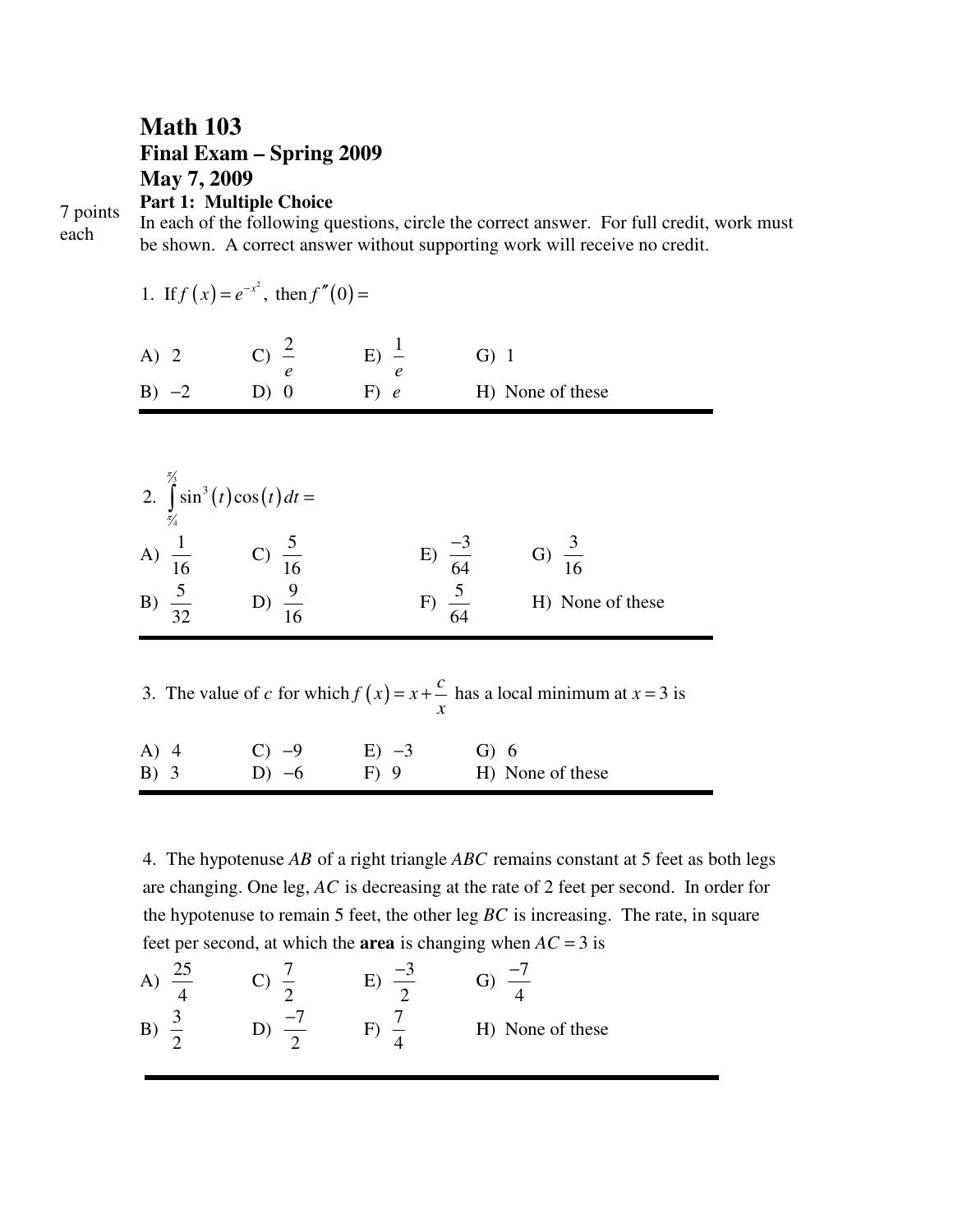|       |          |         | 5. Suppose $f(3) = 2$ , $f'(3) = 5$ , and $f''(3) = -2$ . Let $g(x) = [f(x)]^2$ . Then $g''(3) =$ |  |
|-------|----------|---------|---------------------------------------------------------------------------------------------------|--|
| A) 42 | $C$ ) 21 | E) 5    | $G) -20$                                                                                          |  |
| B) 20 | $D)$ 10  | $F)$ 38 | H) None of these                                                                                  |  |

6. The velocity of a particle in motion along a line is  $v(t) = \ln(2 - t^2)$  for t in  $\left[0, \sqrt{2}\right)$ . Find the acceleration when the object is at rest.

| $A)$ 0 |         | $C) -2$                                                                     | E) $\frac{-1}{2}$ | $G) -1$          |
|--------|---------|-----------------------------------------------------------------------------|-------------------|------------------|
| B) 2   |         | D) $\frac{1}{2}$                                                            | $F)$ 1            | H) None of these |
|        |         |                                                                             |                   |                  |
|        |         | 7. If $x^2 - xy + y^3 = 13$ , then find $\frac{dy}{dx}$ evaluated at (4,1). |                   |                  |
| $A)$ 0 |         | C) $\frac{3}{2}$                                                            | $E) \frac{7}{2}$  | G) $\frac{9}{7}$ |
|        | $B) -2$ | $D) -1$                                                                     | $F)$ 9            | $H)$ 7           |

|        |                  |                  | 8. The relative maximum value of the function $y = \frac{\ln x}{x}$ is |                   | $\mathcal{X}$      |
|--------|------------------|------------------|------------------------------------------------------------------------|-------------------|--------------------|
| $A)$ 1 |                  | C) $\frac{1}{e}$ | E) e                                                                   |                   | G) $\frac{1}{e^2}$ |
| B) 0   |                  | D) $\frac{2}{ }$ | F) $\frac{e}{2}$                                                       |                   | H) None of these   |
|        |                  |                  | 8x<br>9. Evaluate $\lim_{x\to 0} \frac{\cdots}{\sin(4x) + 2\tan(x)}$ . |                   |                    |
|        | A) $\frac{4}{3}$ | C) $\frac{1}{2}$ |                                                                        | E) $\frac{-1}{2}$ | undefined<br>G)    |
| B) 2   |                  | D) 4             |                                                                        | F)                | H) None of these   |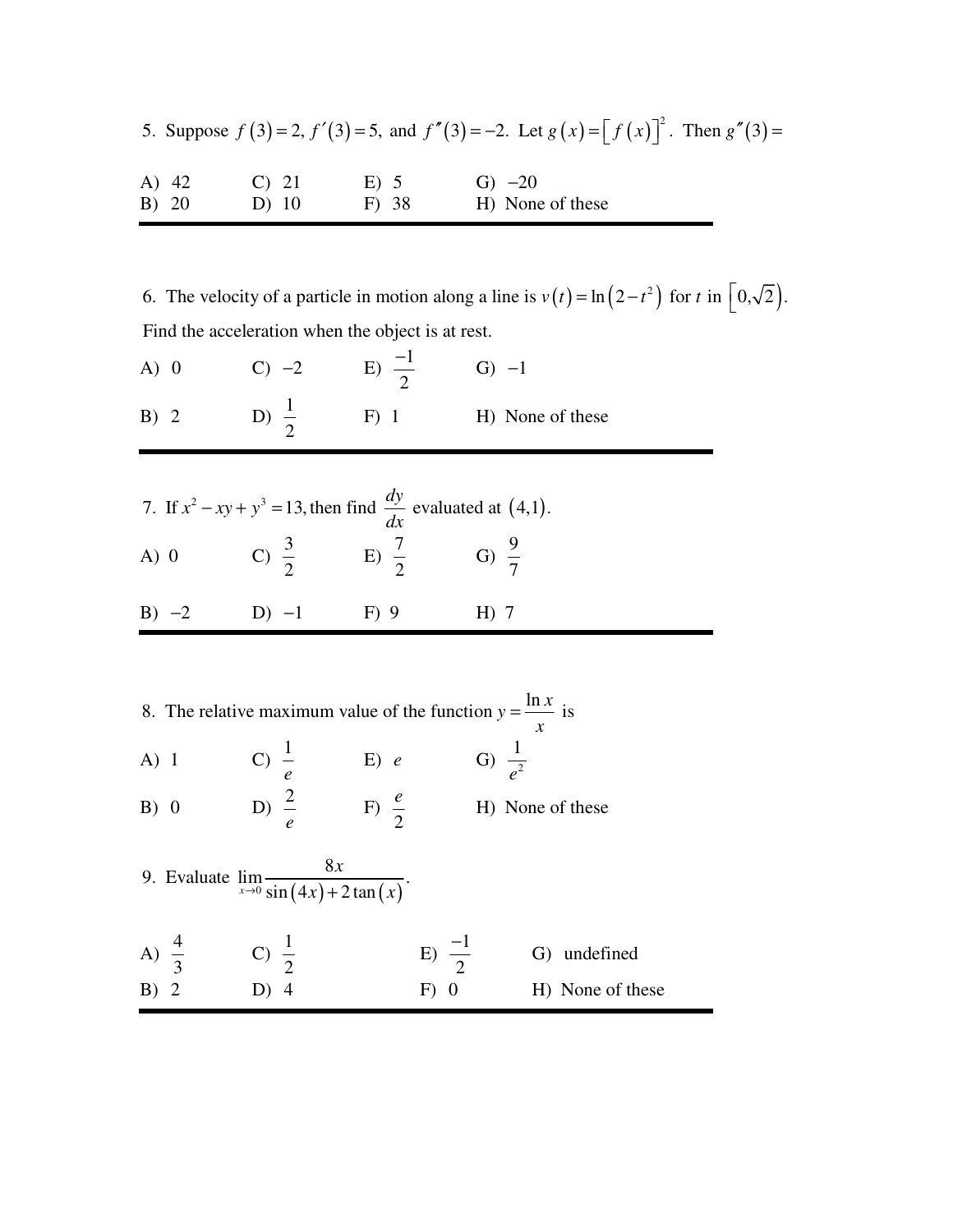10. Evaluate 
$$
\int_{e}^{e^{9}} \frac{1}{x\sqrt{\ln x}} dx
$$
.  
\nA) 16  
\nB) 2  
\nC) 3  
\nD) 4  
\nD) 5  
\nE) 5  
\nE) 5  
\nG) 8  
\nH) None of these

## **Part 2: Free Response**

10 points each

In each of the following questions, answer the subsequent parts. For full credit, work must be shown. A correct answer without supporting work will receive no credit.



 $[-2, 6]$ , Let  $F(x) = \int f(t)$ 1 11. The figure above shows the graph of  $f$ , whose domain is the closed interval  $[-2,6]$ , Let  $F(x) = |f(t)|dt$ .  $[-2, 6]$ , Let  $F(x) = \int_{a}^{x} f(t) dt$ 

- *a*) Find  $F(-2)$  and  $F(6)$ .
- b) For what values of x is F increasing?
- $c$ ) Find the maximum value and minimum value of F.